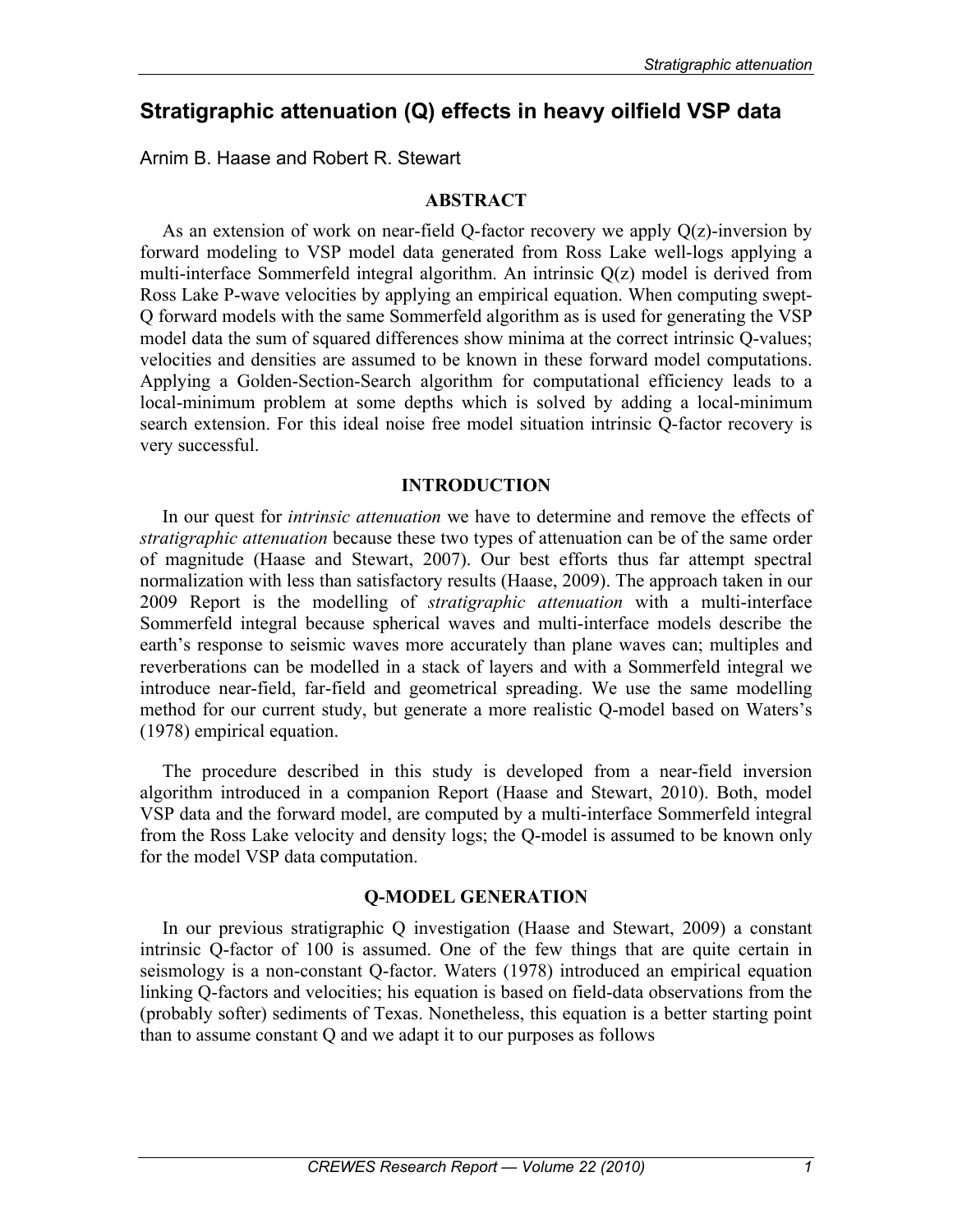$$
Q_{z-\Delta z} = Q_z \left[\frac{V_{z-\Delta z}}{V_z}\right]^2.
$$
 (1)

Figure 1 shows our Ross Lake well-log information and we use the P-wave velocity as input to Equation 1. When assuming Q=100 in the constant velocity region below the well-bottom (that is below about 1150m) we can use Equation 1 to compute the velocity dependent Q-model plotted in Figure 2. VSP model data traces are obtained from our multi-interface Sommerfeld integral by using the velocity/density information of Figure 1 and the Q(z)-model of Figure 2 as input parameters.

## **Q-ESTIMATION FOR THE ROSS LAKE VSP MODEL**

In this section we are attempting to match the VSP model data generated previously by suitable forward models. As is also done in the Report on inhomogeneous near-field effects on Q-estimation (Haase and Stewart, 2010) we again assume that velocities and densities are given and Q-factors are the only unknowns. The *summed differences* approach that is successfully employed for the inhomogeneous near-field situation is more error-prone with increasing depths and eventually fails altogether. The main reason for introducing *summed differences* is computational efficiency and there are other ways of pursuing that objective. For now, we return to exhaustive Q-searches to determine if the minimum of the *sum-of-squared-differences* can pinpoint a desired model Q. The results for three of these searches at different depth levels are displayed in Figure 3; for all searches there is a pronounced minimum at the correct Q-factor. It would be easy to pick the minimum following an exhaustive search, but what can be done to reduce the computational burden?

We adopt a "*golden section search*" procedure from Numerical Recipes (reference???) which is touted to find the *minimum* with the fewest number of function evaluations when three starting points are given that bracket the desired *minimum*. For the starting point search we begin at Q=10 and add points at Q=20 and at Q=30: if the *sum of squares* at Q=20 is less than both neighbors then we found the bracket; if the *sum of squares* at  $Q=20$  is not less than both neighbors we add a new point  $Q_{\text{new}}=Q_{\text{last}}+10$  and repeat the three point test and so on till a bracket is found. The result of applying this procedure to all depth levels is given in Figure 4. For a model study, these estimation errors are unacceptable. The worst error at  $z=856$ m is  $+27\%$ . To investigate the cause of error, we compute exhaustive Q-sweeps once more, this time for the three depth levels in Figure 4 where the worst errors occur, and plot them in Figure 5. Inspection of Figure 5 reveals a multitude of local minima and presumably this is where the minimum search stopped prematurely. What is required in the above procedure is the addition of a local-minimumtest: following every golden section search the neighborhood within a predetermined search-radius of the present minimum is tested for an improved minimum. If an improvement is found the golden section search is repeated for a new minimum and so on until there is no improvement within the search radius of the last minimum. When applying this augmented search technique to all depth levels the Q-estimates of Figure 6 are obtained. The departure between augmented-search- $Q(z)$  and model- $Q(z)$  must be less than the curve width in Figure 6. When computing and plotting the actual Qestimation errors Figure 7 results. Considering that, firstly, we know the exact velocities/densities and, secondly, there is no seismic noise in our model data, this Qestimation result is not too surprising. The real test lies with the real VSP data.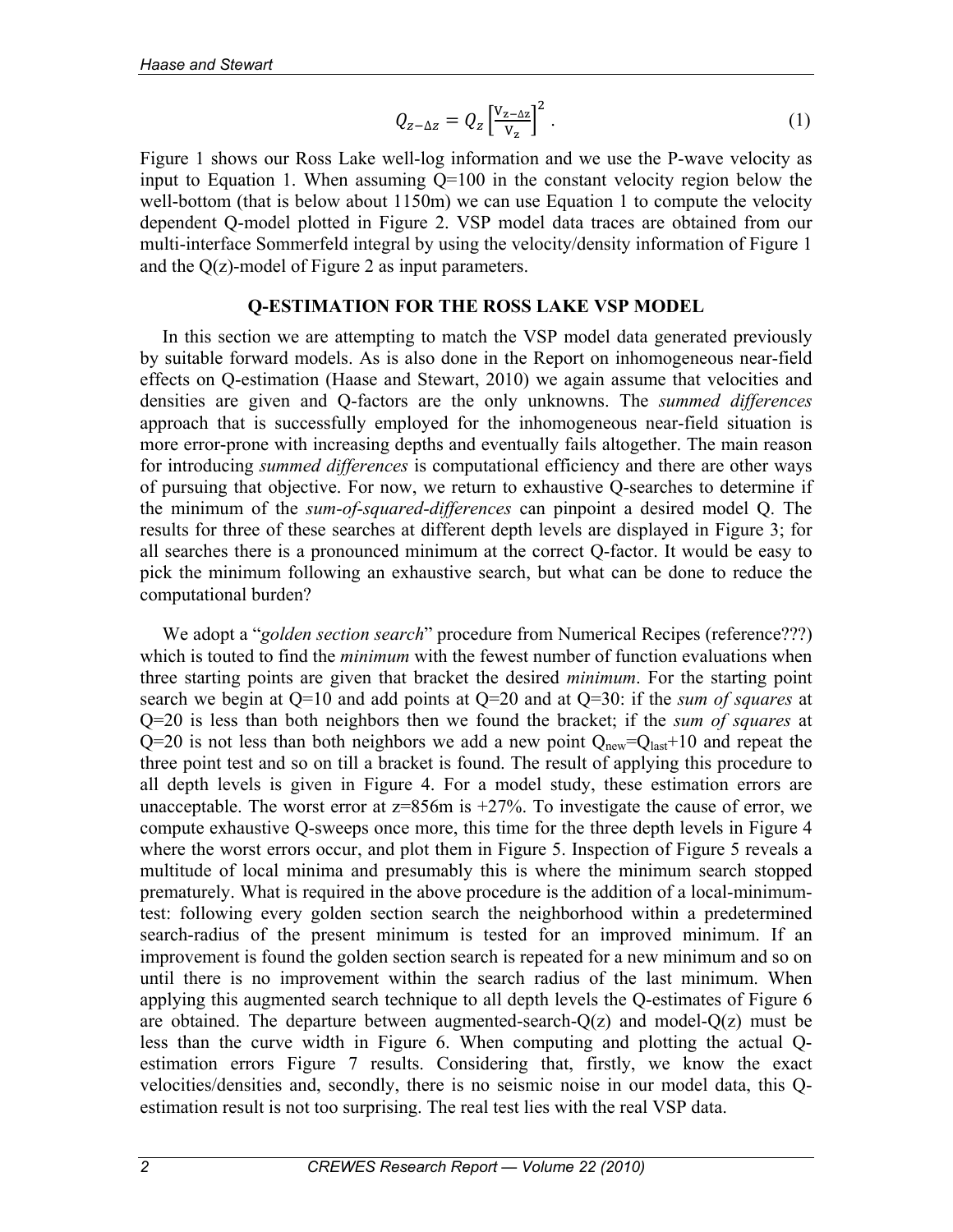The frequency range for our *sum-of-squared-differences* computation is 1.5Hz to 80Hz. What is the sensitivity of these sums with respect to the low frequency limit? Figure 8 shows the *sums of squares* computed with various low frequency limits. For a smaller bandwidth fewer squares are summed and we should expect smaller sums which is exactly what Figure 8 demonstrates. Most encouraging is the fact that the minimum location is independent of the low frequency limit; for this ideal VSP model data situation Q-estimates appear to be independent of bandwidth at least to some extent.

## **CONCLUSIONS**

In this study we employ Ross Lake well-logs to generate an intrinsic  $O(z)$  model and VSP model data. To compute intrinsic model Q-factors from P-wave velocities an empirical equation suggested by Waters (1978) is used. VSP model data is obtained from a multi-interface Sommerfeld integral when well-logs and intrinsic Q(z) are introduced as input parameters; this model data combines the effects of intrinsic attenuation  $[Q(z)]$  and stratigraphic attenuation and we attempt to implicitly quantify and remove the effects of stratigraphic attenuation in order to recover intrinsic attenuation  $[Q(z)]$ . Assuming that velocities and densities are known we generate forward models for an exhaustive Qfactor search employing the same Sommerfeld integral approach as above. Sums of squared differences between VSP model data and forward models show a pronounced minimum at the correct model intrinsic  $O(z)$  when plotted against the O-sweep. For computational efficiency we apply a Golden-Section-Search algorithm (GSS) gleaned from Numerical Recipes. Occasionally this GSS algorithm finds a local minimum which we escape by testing within a prescribed search radius and repeating GSS if found necessary. With this multiple GSS technique Q-inversion is very successful because VSP model data and forward models are generated with the same Sommerfeld algorithm and the data is noise free. It will be interesting to test this inversion approach with real VSP data when velocities and densities are not exactly known and seismic noise is present.

#### **ACKNOWLEDGEMENTS**

Support from the CREWES Project at the University of Calgary and its industrial sponsorship is gratefully acknowledged.

#### **REFERENCES**

- Haase, A.B., 2009, Sommerfeld integral based spherical wave field computation applied to multi-interface VSP models for stratigraphic Q investigations: CREWES Research Report, Volume 21.
- Haase, A.B., and Stewart, R.R., 2007, Testing VSP-based Q-estimation with spherical wave models: CREWES Research Report, Volume 19.
- Haase, A.B., and Stewart, R.R., 2010, Near-field effects in VSP-based Q-estimation for an inhomogeneous model: CREWES Research Report, Volume 22.
- Waters, K.H., 1978, Reflection Seismology: John Wiley and Sons, Inc., page 203.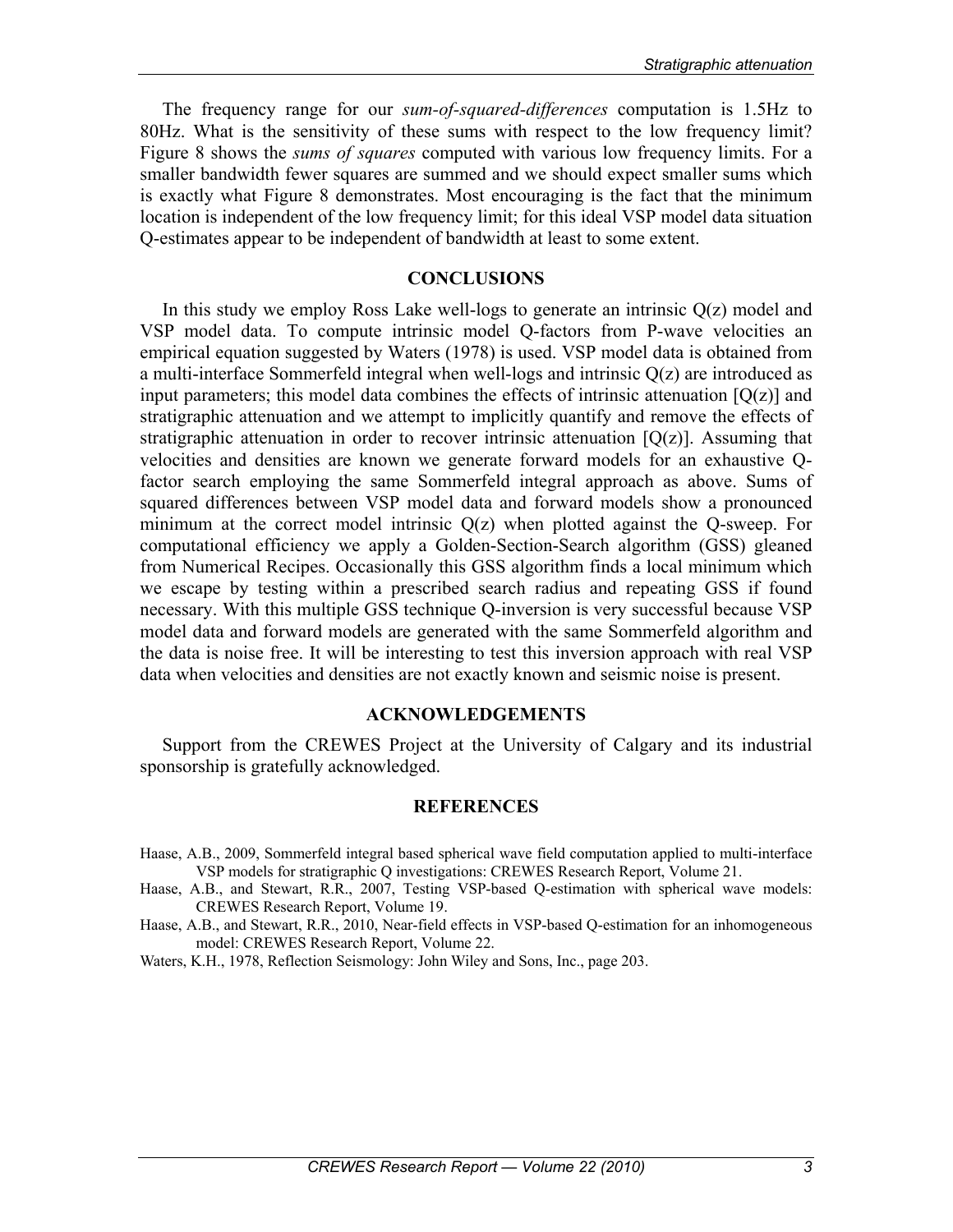

FIG.1. Ross Lake velocities and density.



FIG.2. Q-model generated from Ross Lake P-wave velocities using Waters's equation.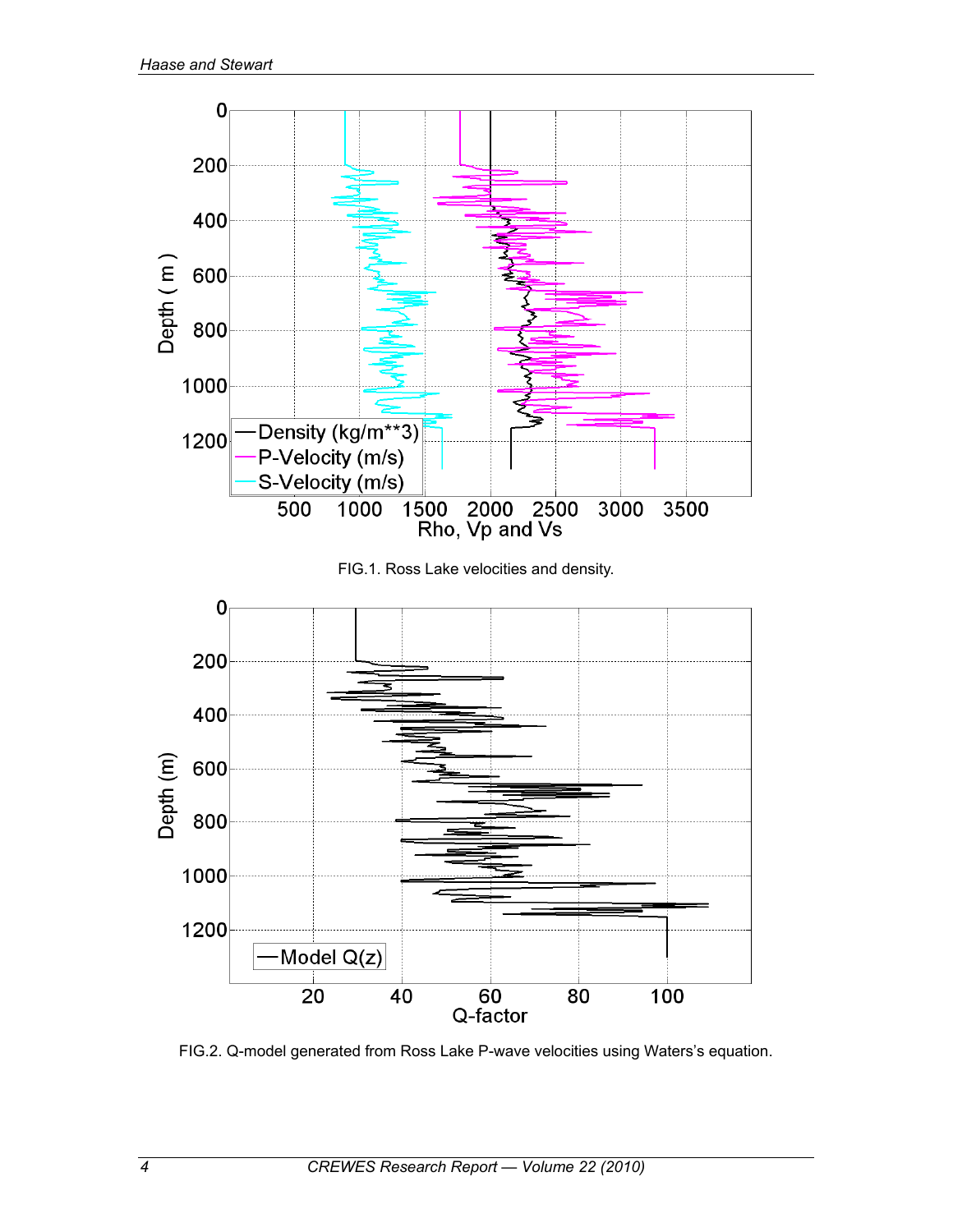

FIG.4. Q versus depth from Golden Section Search compared to Ross Lake model Q.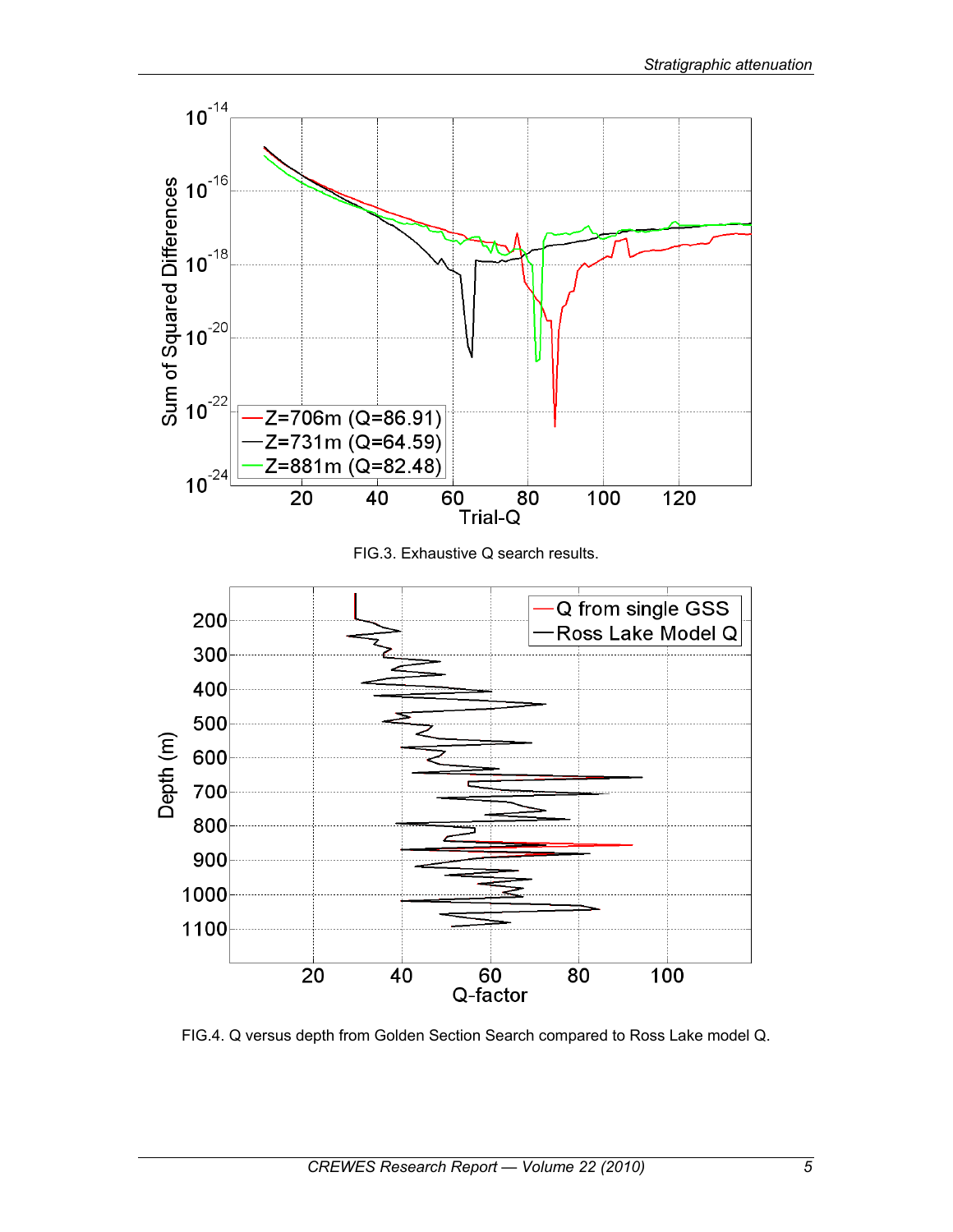

FIG.5. Exhaustive Q search results at estimation error locations.



FIG.6. Q versus depth from augmented Golden Section Search compared to Figure 4.